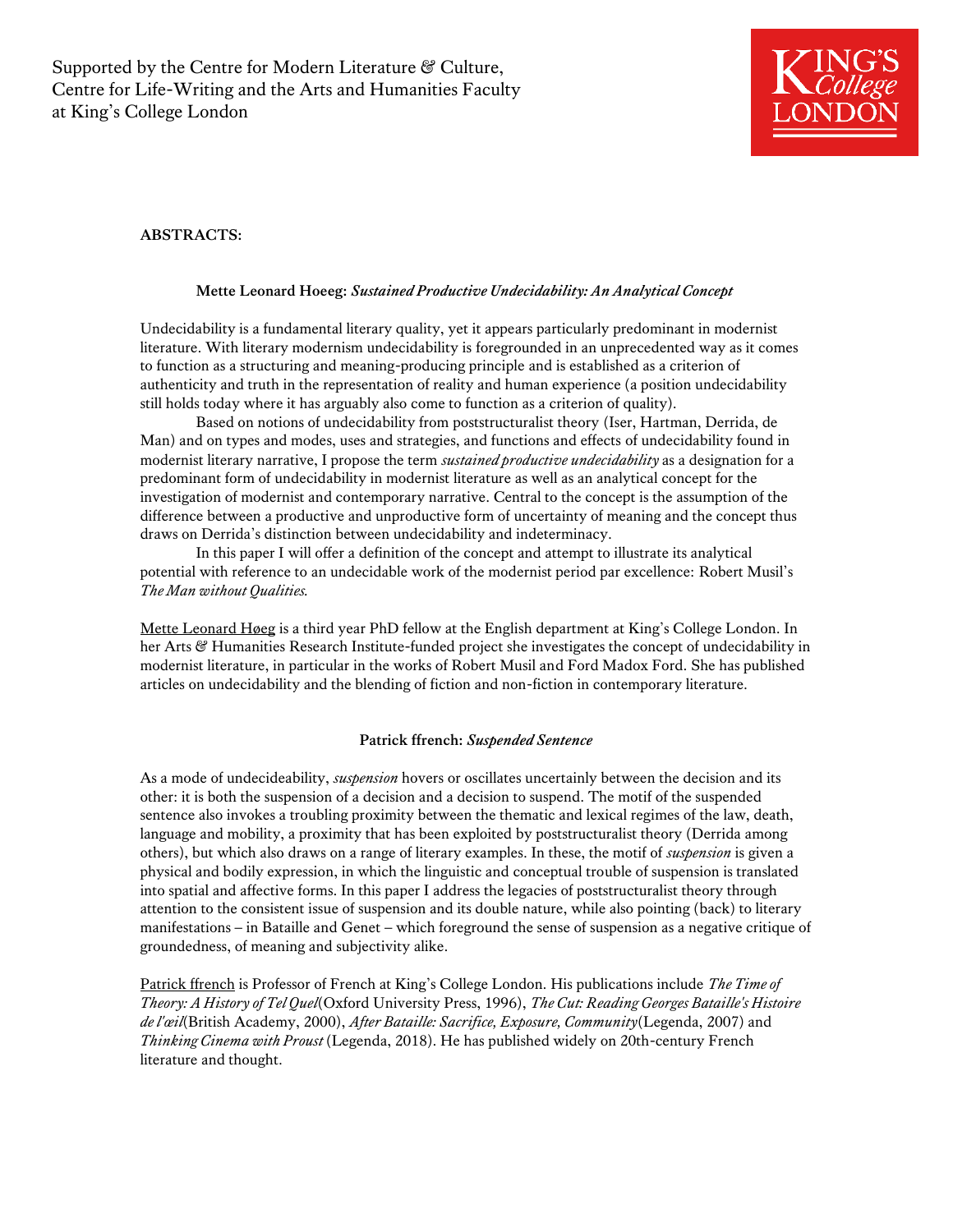

### **Christopher Norris:** *Poetics, Verse-Practice and Undecidability: Some Formal Overtures*

My talk will combine theoretical discussion with a reading of poems in the formal (i.e., rhymed and metrical) mode which in various ways foreground, instance or thematize the concept of undecidability. My aim is to specify – or at any rate get clearer about – the status of such ideas when they are transposed from a broadly scientific or logico-mathematical context to that of literature, the arts or humanities. Should 'undecidability' then best be thought of as a theme, a concept, a suggestive analogy, a metaphor, or just a substitute for more familiar literary notions like ambiguity or aporia? Central here is Derrida's frequent but often ignored insistence that deconstruction, properly so-called, has to do with undecidability as concerns the logical syntax and not (or not primarily) the over/under-determined semantics of texts. This is the relevance of Gödel's Theorem in those few but crucially load-bearing passages where it is invoked by way of more-than-analogical support for Derrida's deconstructive readings.

On the other hand there are clearly legitimate (non-abusive) extrapolations from the *topos* of undecidability that don't purport to meet any such rigorous logico-mathematical standard and which instead earn their keep by various, more or less complex analogical (including literary) means. In this context I shall take some of my own quantum-physics related poems to demonstrate how such a claim might (or of course might not!) work out. Undecidability here functions both as a theme and as an operative formal strategy involving elements – such as rhyme and meter – that involve a strictly undecidable interplay of chance and necessity, freedom and constraint, creativity and certain structural limits on invention. Those antinomies have been foregrounded in Derrida's writing from the outset and have large implications for the theme of this conference.

Christopher Norris is Emeritus Professor in Philosophy at the University of Cardiff. In his early career he taught English Literature, then moved to Philosophy *via* literary theory, and has now moved back in the direction of creative writing. He has published widely on the topic of deconstruction and is the author of more than thirty books on aspects of philosophy, literature, the history of ideas, and music. More recently he has turned to writing poetry in various genres, including – unusually – that of the philosophical verseessay. He has published several collections of poems including *The Winnowing Fan*, *For the Tempus-Fugitives*, and *The Matter of Rhyme*.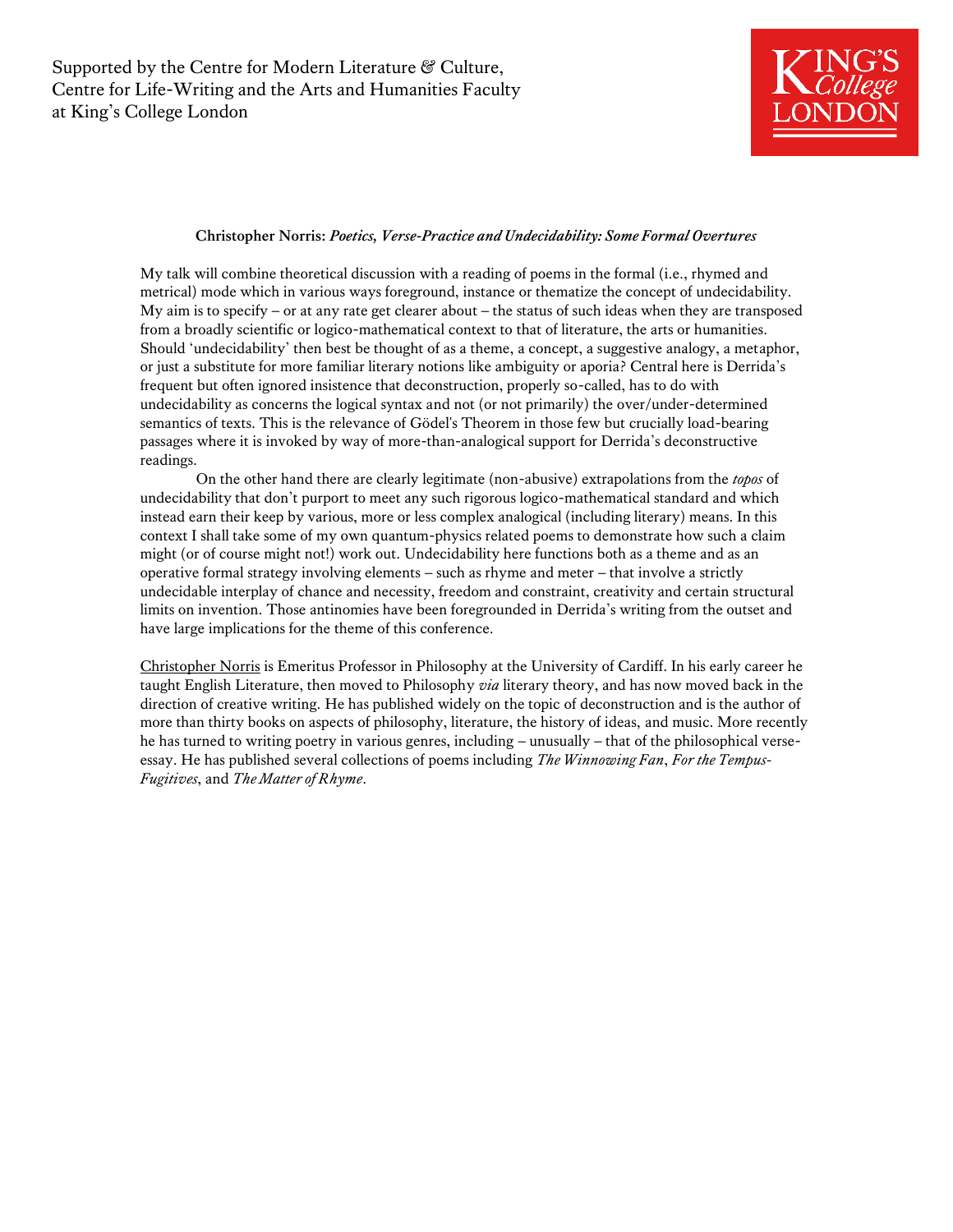Supported by the Centre for Modern Literature & Culture, Centre for Life-Writing and the Arts and Humanities Faculty at King's College London



#### **Christopher Fynsk:** *Receiving Antelme's Word*

In a letter to Dionysos Mascolo of June 21, 1945, which is to say a little over a month after Mascolo had helped rescue him from Dachau, Robert Antelme evokes a singular form of undecidability linked to his experience with language in this period of deliverance and recovery. "Undecidability," here, relates to an unsettling freedom in speech. As Antelme explains to Mascolo, he no longer commands a sense of propriety with respect to "what is said and not said." The problem is especially grave in the context of this written address which seeks to preserve for Mascolo what it means to "save" a human being while claiming the right to address the difficulty Mascolo will experience in retaining this meaning.

As it happens, Antelme's letter to Mascolo provokes a form of repression so severe that Mascolo loses all track of it for four decades; the obligation it carries cannot be borne by him consciously. In confronting it after its rediscovery, however, he recognises that it has in fact shaped his life and his commitments over the last forty years.

Mascolo's effort to understand the import of Antelme's letter carries him into a reflection on language that is of considerable interest (for this colloquium) in itself. But Mascolo was not alone in receiving the obliging testimony it carried in its unsettled and unsettling freedom. Maurice Blanchot appears also to have known its obligation, producing in response a stunning meditation on its ethical import. For Blanchot, the undecidable in this speech conferred a right and afforded decision. This paper will explore what Mascolo and Blanchot give us to understand about the nature and ethical import of a speech that was "true" in its very undecidability.

Christopher Fynsk is Dean of the Division of Philosophy, Art, and Critical Thought at the European Graduate School. He is also Chair of the University Executive Board of the EGS. His published work is in literature and philosophy, with a special concentration in the area of philosophy of language. He has written monographs on Martin Heidegger and Maurice Blanchot, and has addressed various topics in a cross-disciplinary fashion such as infancy, pedagogy, and the politics of academic institutions (particularly as they bear on the humanities). He has recently published a short monograph on Philippe Lacoue-Labarthe's *Phrase*, and is completing a longer project on the topic of rhythm.

### **Julia Ng:** *Undecidability and Reversibility*

At the opening of "The Double Session," while reflecting on the "decapitation" with which the opening of a session devoted to the practice of reading necessarily begins, Derrida writes of "the 'semantic reversal' for which [he] will determine the law of indecision." Such reversal refers to the complicity of discourse and inscription that Mallarmé's mime, in mimicking nothing, marks in the condition of possibility of the text – lifting "the decidable exteriority of differing terms" and permitting difference to inscribe itself "without any independent, irreversible terms." Elsewhere, in *Of Grammatology*, reversibility is itself modelled after a degree zero of writing, imagined, following Pound's and Fenollosa's account of the so-called Chinese ideogram, as a non-phonetic "graphic poetics" capable of de-centering the transcendental authority of *epistemé*. What sort of textual space, reading, or indeed "acting," emerges from conceiving of the act that "aims at no form of verisimilitude" as a reversible function? To arrive at an answer, this paper tracks several instances of the co-implication of the two terms, undecidability and reversibility, as they range across discussions of form, de-authorization and the ends of language, with and beyond Derrida and his interlocutors.

Julia Ng is Lecturer in Critical Theory and Co-Director of the Centre for Philosophy and Critical Thought in the Department of English and Comparative Literature, Goldsmiths, University of London. She specialises in the links between modern mathematics, political thought, and theories of history and language in the 20th century, particularly in the work of Walter Benjamin.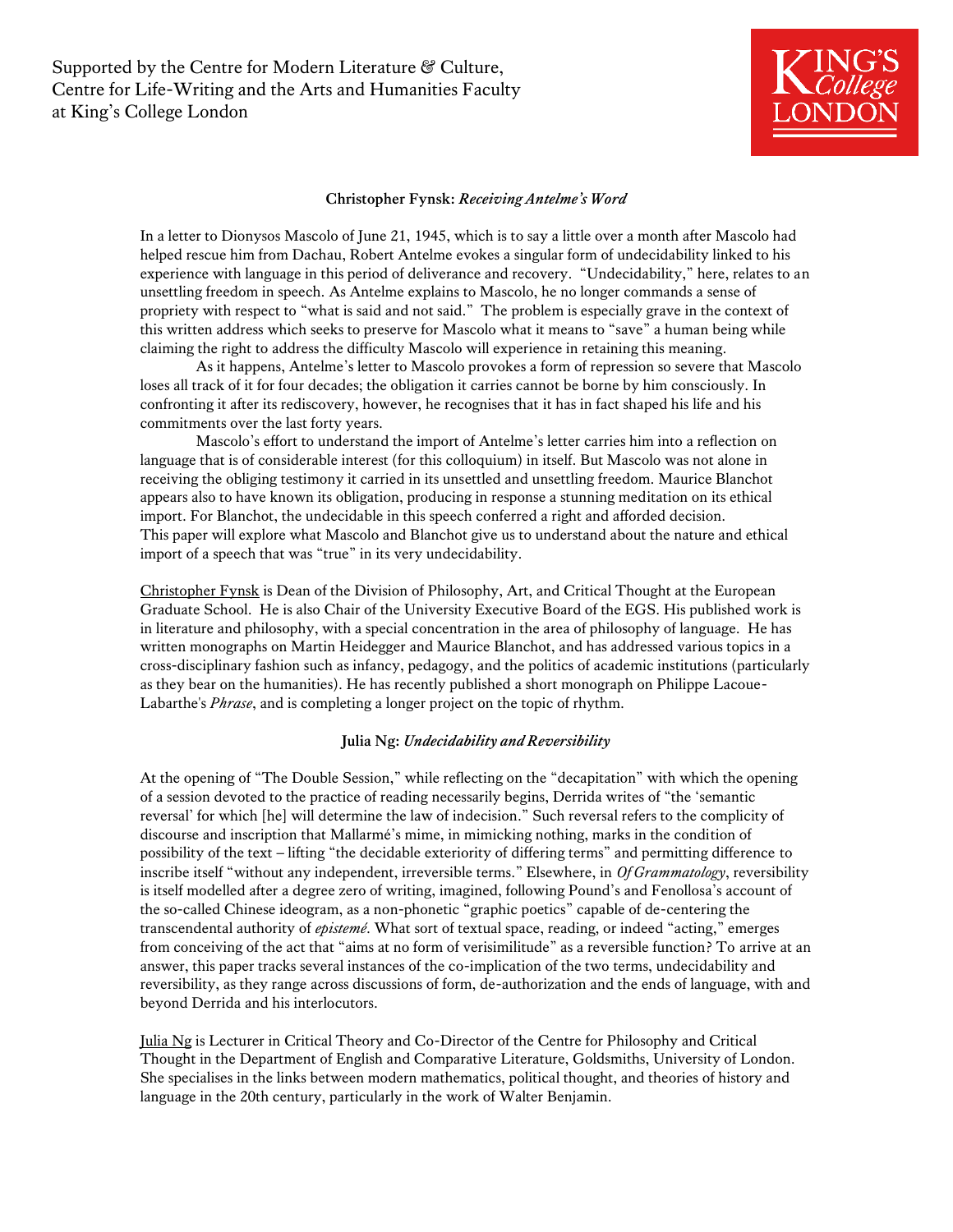

## **Ian Maclachlan:** *Autobiographical Undecidabilities: Life's Limits and the Genres of Life-Writing*

This paper considers the role of undecidabilities in the theory and practice of autobiography. Its principal focus is on recent writing in French, where there has been a particular discrepancy between critical work that tends to underline the fixity of limits in relation to genre and identity (especially in the wake of Philippe Lejeune's influential contributions), and autobiographical practice, where the transgression of such limits has often been essential to the most vibrant writing in the genre. This paper will argue that a series of key undecidabilities are, in fact, intrinsic to autobiography, and will draw principally on the example of Louis-René des Forêts (particularly, his *Poems of Samuel Wood* and *Ostinato*), but also, more passingly, on the writing of Maurice Blanchot, Roger Laporte and others, to make its case.

Ian Maclachlan is Professor of French Literature at the University of Oxford, where he is a Fellow of Merton College. He has written on Derrida, Blanchot, Nancy, Laporte and others, and is currently working on a study of Louis-René des Forêts's autobiographical writings.

### **Hannah Vinter:** *Collage Forms and Undecidability in the Work of Emine Sevgi Özdamar*

This paper investigates how Turkish-German author Emine Sevgi Özdamar uses the undecidability inherent in collage to destabilise the fixed categories of 'past' and 'present' and engage with the experience of temporal flow. In a pictorial collage work inspired by Thomas Brasch's 1978 play *Lovely Rita*, and in *Seltsame Sterne starren zur Erde* (2003), an autofictional novel which thematises her own theatre work in 1970s Berlin, Özdamar pieces together several different artistic and documentary formats (photography, theatre, prose text, diary entry). Her work also touches on multiple histories, including the Second World War, the Cold War in divided Berlin, and her experience of military rule in Turkey. I explore Özdamar's fragmented forms, drawing both on writing about visual collage and on Deleuzian theories of 'assemblage'. My analysis suggests firstly that her undecidable images, which hover between multiple contexts, show a haunting of the present by the past. Secondly, and more significantly, her mobile forms disrupt the labels 'present' and 'past', as they make clear that neither the means through which Özdamar engages with histories, nor the histories themselves, are fixed entities, but rather fluid constellations caught in the flow of time.

Hannah Vinter is a third-year PhD candidate in the German department at King's College London. Her AHRC-funded project investigates the work by contemporary female German-language authors who use collage and assemblage to write about traumatic histories*.* 

**Max Saunders:** *Temporal Undecidability: in Retrospect and Prospect*

TBC